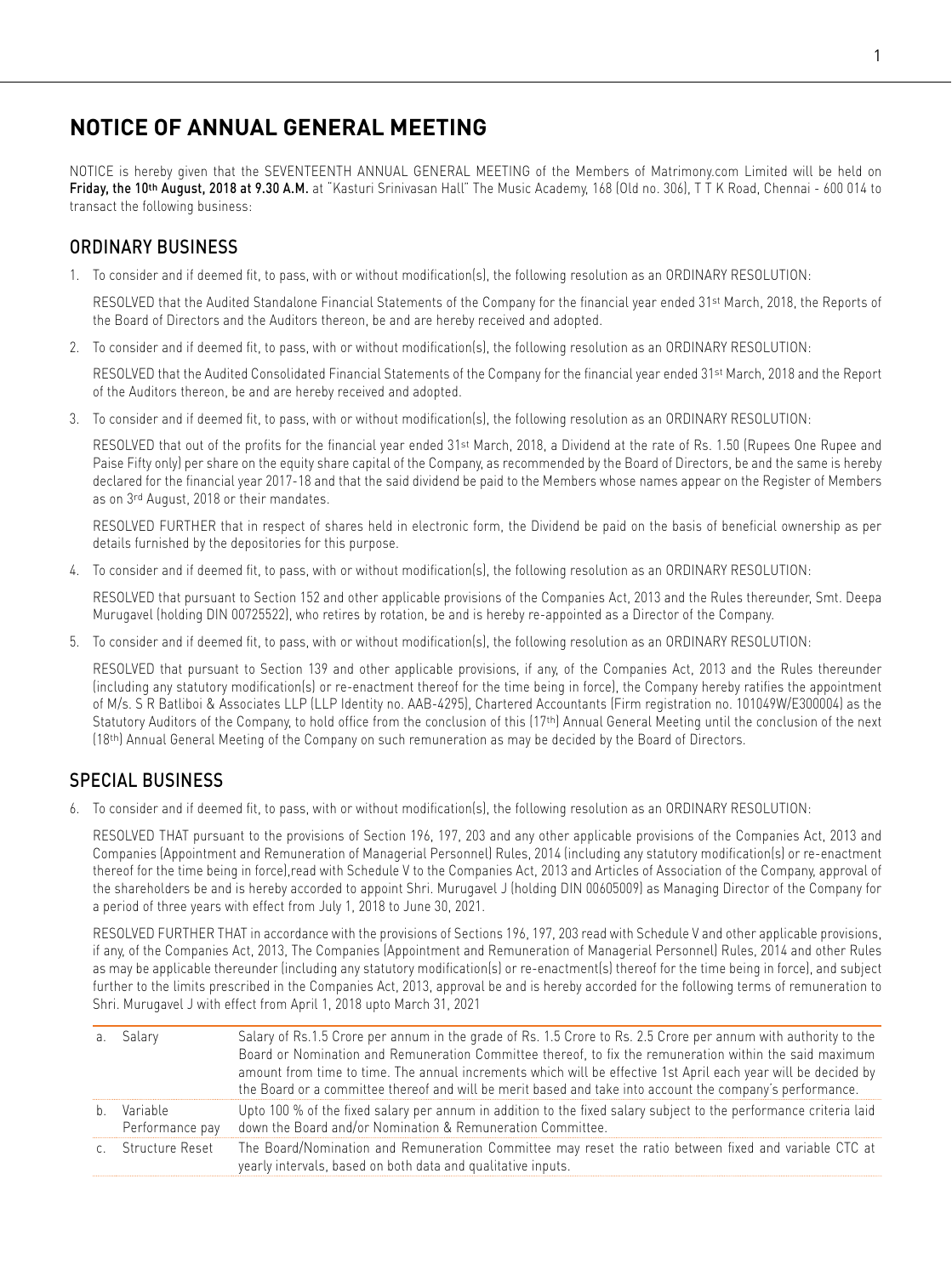| d.      | Insurance              | Personal Accident As per Company policy                                                                                                                                                                                                                                                                                                                                                                                                                                                                                                                                                                                                                                                                                                                                                                                                                                                                                                                                                                                                                                                                                                                                                                                                                                                                                                          |
|---------|------------------------|--------------------------------------------------------------------------------------------------------------------------------------------------------------------------------------------------------------------------------------------------------------------------------------------------------------------------------------------------------------------------------------------------------------------------------------------------------------------------------------------------------------------------------------------------------------------------------------------------------------------------------------------------------------------------------------------------------------------------------------------------------------------------------------------------------------------------------------------------------------------------------------------------------------------------------------------------------------------------------------------------------------------------------------------------------------------------------------------------------------------------------------------------------------------------------------------------------------------------------------------------------------------------------------------------------------------------------------------------|
| $e_{1}$ | Retirement<br>benefits | Contribution to Provident Fund, Superannuation Fund, Gratuity and Encashment of Leave as per rules of the<br>Company in force from time to time within overall limit.                                                                                                                                                                                                                                                                                                                                                                                                                                                                                                                                                                                                                                                                                                                                                                                                                                                                                                                                                                                                                                                                                                                                                                            |
|         | General                | In the event of absence or inadequacy of profits in any financial year, Shri. Murugavel J shall be entitled<br>liL.<br>to such remuneration as may be determined by the Board, which shall not, except with the approval of<br>the Central Government or the Shareholders as the case may be, exceed the limits prescribed under the<br>Companies Act, 2013 and the Rules made thereunder or any statutory modification or re-enactment thereof.<br>(ii) Perquisites shall be valued in terms of income-tax rules or actual expenditure incurred by the Company<br>in providing the benefit or generally accepted practice as is relevant. Provision of telephone (including at<br>residence) shall not be reckoned as perquisite.<br>(iii) The aggregate remuneration (including salary, allowances, perquisites, and incentive / commission and<br>retirement benefits) for any financial year shall be subject to an overall ceiling prescribed under the<br>Companies Act, 2013.<br>(iv) Shri. Murugavel J will not be entitled to any sitting fees for attending meetings of the Board or any Committee<br>thereof.<br>(v) Shri. Murugavel J will be subject to all other service conditions as applicable to any other employee of the<br>Company. He will not be entitled for severance fee or other compensation for any loss of office. |

RESOLVED FURTHER that for the purpose of giving effect to this Resolution, the Board of Directors or nomination and Remuneration Committee thereof be and is hereby authorised to do all such acts, deeds, matters and things as they may in their absolute discretion deem necessary, expedient, usual and proper in the best interest of the Company.

> By Order of the Board of Matrimony.com Ltd Sd/-

Chennai S Vijayanand May 3, 2018 Company Secretary

#### NOTES:

- 1. A Member entitled to attend and vote is entitled to appoint a proxy to attend and vote instead of himself/herself and the proxy need not be a Member. The proxy form is annexed herewith. The duly completed proxy form must be sent so as to reach the Company not less than 48 hours before the commencement of the meeting.
- 2. A person shall not act as proxy on behalf of Members exceeding fifty in number and holding in the aggregate more than 10% of the total share capital of the Company carrying voting rights. A Member holding more than 10% of the total share capital of the Company carrying voting rights may appoint a single person as proxy and such person shall not act as a proxy for any other person or shareholder.
- 3. Explanatory Statement of material facts in respect of the Special Business under Item nos.6 (pursuant to Section 102 of the Companies Act, 2013) is annexed hereto.
- 4. Members are requested to intimate the Registrar and Transfer Agent viz., Karvy Computershare Private Ltd, Karvy Selenium Tower B, Plot 31-32 Gachibowli, Financial District, Nanakramguda, Hyderabad – 500 032 (RTA), not later than 1st August, 2018, of any change in their address/details about their Bank account number, name of the Bank, Bank's branch name and address to enable the Company to remit the dividend electronically or alternatively, for incorporating in the dividend warrants. For shares held in dematerialised form, change in address/Bank account particulars may be intimated directly to the Member's Depository Participant(s).
- 7. Members holding shares in physical form are encouraged to nominate a person to whom their shareholding in the Company shall vest in the event of their demise. Nomination forms will be sent to the Members on request, by the RTA.
- 8. As per SEBI directive, it is mandatory for the transferees to furnish self-attested copy of the PAN (Permanent Account Number) card to the Company/RTA for registration of transfer/transmission/transposition of shares in the physical form.
- 9. Electronic (soft) copy of the Notice of the 17<sup>th</sup> Annual General Meeting of the Company *inter alia* indicating the process and manner of e-voting along with the Attendance Slip & Proxy Form and the Annual Report for 2017-18 is being sent to all the Members whose e-mail IDs are registered with the Company/Depository Participant(s) for communication purposes unless any Member has requested for a hard copy of the same. For Members who have not registered their e-mail address, physical copies of the Notice of the 17th Annual General Meeting of the Company inter alia including the process and manner of e-voting along with the Attendance Slip & Proxy Form and the Annual Report for 2017-18 are being sent in the permitted mode.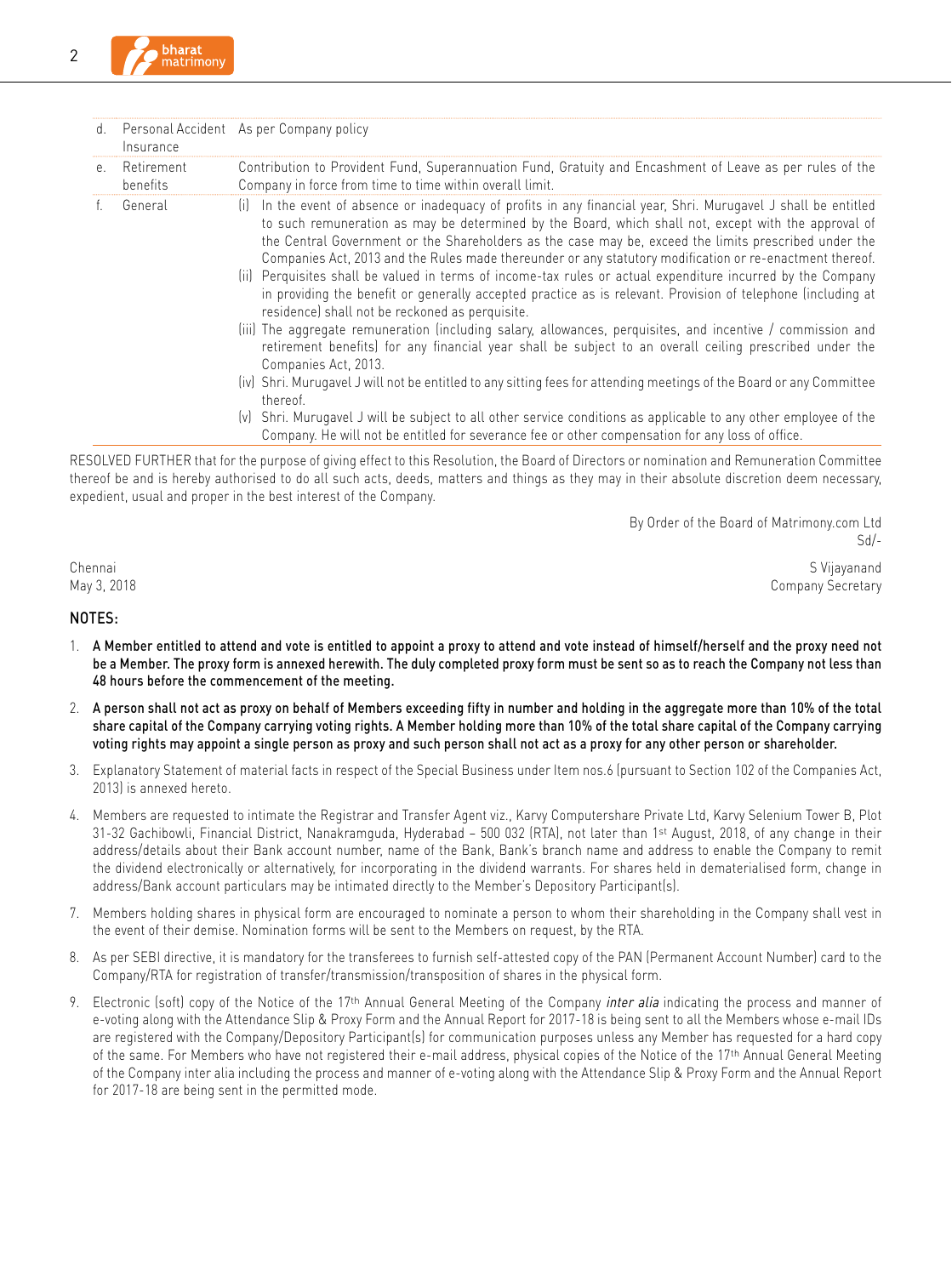# ANNEXURE TO THE NOTICE

### Details of the Director seeking re-appointment at the 17th Annual General Meeting vide Item no. 4 of the Notice dated May 3rd , 2018

[Pursuant to Regulation 36 of the Securities and Exchange Board of India (Listing Obligations and Disclosure Requirements) Regulations, 2015]

The resume of Smt. Deepa Murugavel, in brief and other details required to be provided pursuant to Regulation 36 of the Securities & Exchange Board of India (Listing Obligations and Disclosure Requirements) Regulations, 2015 and Secretarial Standards on General Meeting are provided below for the consideration of the Members:

### Smt. Deepa Murugavel

Deepa Murugavel, aged 40 years, is a non-executive Director of our Company. She holds a bachelor's degree of science in biochemistry (special) from Gujarat University and a master's degree in business administration from California Coast University. She has also completed a course on training as a laboratory technician from the K.M. School of Post Graduate Medicine and Research, Ahmedabad. She has been associated with our Company since March 26, 2006.

Smt. Deepa Murugavel holds 4007 equity shares of the Company and forms part of promoter group.

There were 9 Board meetings conducted during the year and Smt. Deepa Murugavel has attended 4 Board meetings.

Smt. Deepa Murugavel does not hold Directorship in any other Company and is member of Corporate Social Responsibility committee and Stakeholders Relationship Committee of the Company and Chairman of Stakeholders Relationship Committee.

Smt. Deepa Murugavel is the spouse of Shri. Murugavel J, Promoter and Managing Director of the Company. She is not related to the any other Directors and Key Managerial Personnel of the Company, and their relatives.

Except Smt. Deepa Murugavel and Shri. Murugavel J, none of the Directors and Key Managerial Personnel, and their relatives, is concerned or interested, financially or otherwise, in the Resolution relating to her re-appointment.

# Explanatory Statement in respect of the Special Business under Item nos. 6 (pursuant to Section 102 of the Companies Act, 2013) of the Notice dated May 3rd, 2018

#### Item no.6

Shri. Murugavel J was appointed as Director & Chief Executive Officer on 5-9-2001. The company was converted into Public limited company with effect from 2-1-2015. He was appointed as Managing Director for a period of 3 years from July 1, 2015. The approval of the shareholders is sought for re-appointment of Shri. Murugavel J as Managing Director of the Company for a period of 3 years from July 1, 2018. At its meeting held on 3rd May, 2018, the Board of Directors had reappointed him as Managing Director of the Company, subject to the approval of the shareholders, for a period of three years with effect from July 1, 2018 to June 30, 2021.

## Information about appointee

|    | Brief resume                                                                                          | Murugavel Janakiraman, aged 48 years, is a Promoter, Chairman and Managing Director of<br>our Company. He has been associated with the Company since September 5, 2001. He holds a<br>bachelor's degree in science and a master's degree in computer applications from the University<br>of Madras. He started his career at Chennai-based Nucleus Software and moved to Singapore<br>for a brief stint. He worked as a consultant in the US for leading companies on software projects<br>and acquired valuable insights on Internet technologies. |
|----|-------------------------------------------------------------------------------------------------------|-----------------------------------------------------------------------------------------------------------------------------------------------------------------------------------------------------------------------------------------------------------------------------------------------------------------------------------------------------------------------------------------------------------------------------------------------------------------------------------------------------------------------------------------------------|
|    | 2. Past remuneration                                                                                  | Fixed Compensation - Rs. 1.16 Crore & Performance based compensation- Upto 150% of fixed<br>compensation                                                                                                                                                                                                                                                                                                                                                                                                                                            |
|    | 3. Remuneration proposed                                                                              | As mentioned in the text of resolution                                                                                                                                                                                                                                                                                                                                                                                                                                                                                                              |
| 4. | Shareholding in the Company                                                                           | Shri. Murugavel J holds 11428116 equity shares of the Company which includes 12 shares held<br>on behalf of shareholders holding fractional shares pursuant to consolidation of shares from Rs.<br>3/- to Rs.5/- on August 5, 2015                                                                                                                                                                                                                                                                                                                  |
|    | 5. Relationship with other Directors,<br>Manager and other Key Managerial<br>Personnel of the company | Spouse of Smt. Deepa Murugavel, Non-Executive Woman Director. No other relationship with<br>any other Directors or Key Managerial Personnel of the Company and their relatives                                                                                                                                                                                                                                                                                                                                                                      |
| 6. | The number of Meetings of the Board<br>attended during the year                                       | There were 9 Board meetings conducted during the year and Shri. Murugavel J has attended all<br>9 Board meetings.                                                                                                                                                                                                                                                                                                                                                                                                                                   |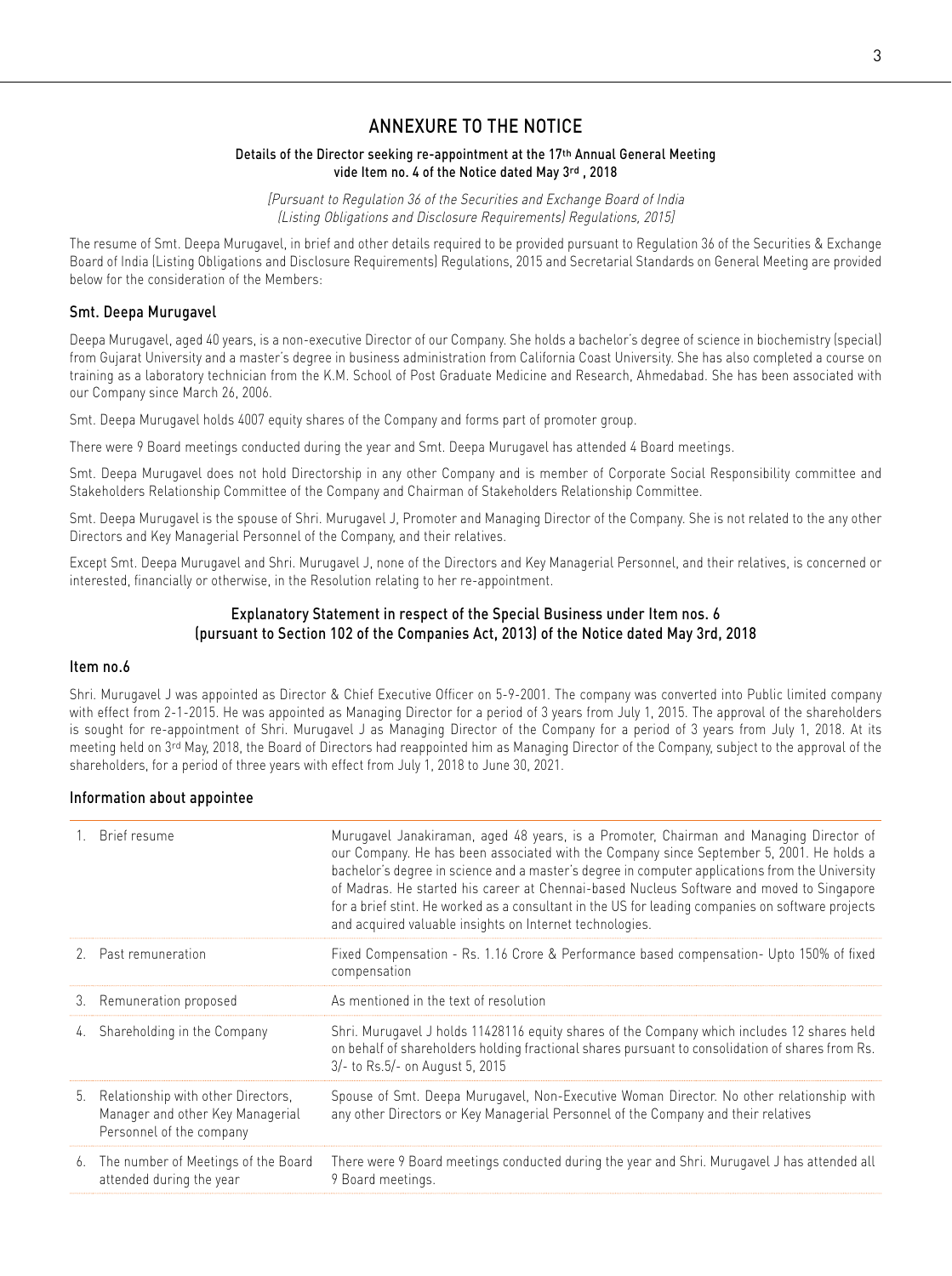

| 7. | Other Directorships, Membership/<br>Chairmanship of Committees of other | Directorships in other<br>Companies*                                                                                                                                                                                                                                                                                                           | <b>Membership in Committees</b>                                                                                                 | <b>Chairmanship in Committees</b>                                                  |
|----|-------------------------------------------------------------------------|------------------------------------------------------------------------------------------------------------------------------------------------------------------------------------------------------------------------------------------------------------------------------------------------------------------------------------------------|---------------------------------------------------------------------------------------------------------------------------------|------------------------------------------------------------------------------------|
|    | <b>Boards</b>                                                           | 1. Community Matrimony<br>Private Limited<br>2. Sys India Private Limited<br>Propfinder India Private<br>3.<br>Limited<br><b>Matchify Services Private</b><br>4.<br>Limited<br>Tambulya Online<br>5.<br>Marketplace Private<br>Limited<br>India Property Online<br>6.<br>Private Limited<br>7. Consim Info USA Inc<br>8.<br>Infonauts Inc. USA | 1. Corporate Social<br>Responsibility Committee<br>2. Share Allotment<br>Committee<br>3. Stakeholders<br>Relationship Committee | 1. Corporate Social<br>Responsibility Committee<br>2. Share Allotment<br>Committee |

\* Shri. Murugavel J is not a Director in any other listed companies.

Approval of the shareholders is sought for the re-appointment of and the remuneration payable to Shri. Murugavel J as Managing Director and for the other terms and conditions as detailed in the Ordinary Resolution set out in Item No.6 of the Notice. The Board recommends the Resolution for approval by the Members of the Company.

Except Shri. Murugavel J, being the appointee and Smt. Deepa Murugavel, Director, none of the Directors of the Company and Key Managerial Personnel of the Company and their relatives is concerned or interested, financially or otherwise, in the aforesaid Ordinary Resolution.

By Order of the Board of Matrimony.com Limited

Place: Chennai S. Vijayanand Date: May 3, 2018 Company Secretary

#### Please see overleaf for instructions on electronic voting (e-voting)

## Route Map for AGM Venue

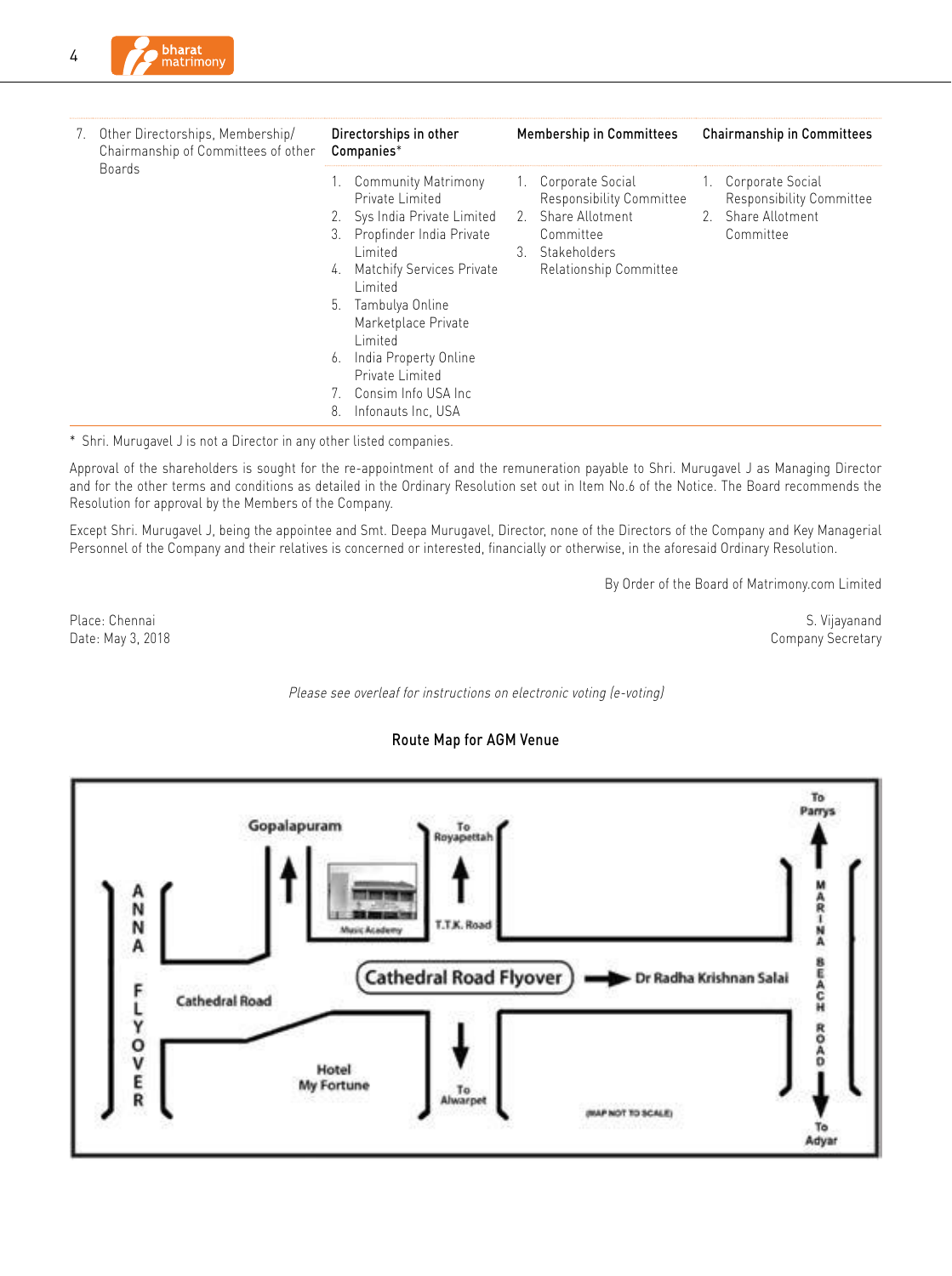# INSTRUCTIONS FOR ELECTRONIC VOTING [e-voting]

- I. In compliance with the provisions of Section 108 of the Companies Act, 2013, Rule 20 of The Companies (Management and Administration) Rules, 2014 as substituted by the Companies (Management and Administration) Amendment Rules, 2015 ("Amended Rules 2015") and Regulation 44 of the Securities and Exchange Board of India (Listing Obligations and Disclosure Requirements) Regulations, 2015 ("Regulations"), the Company is pleased to provide the Members the facility to exercise their right to vote on the resolutions proposed for consideration at the 17th Annual General Meeting (AGM) by electronic means and the business may be transacted through e-voting services. The facility of casting the votes by the Members using an e-voting system from a place other than the venue of the AGM ("remote e-voting") is being provided by M/s. Karvy Computershare Private Limited ("Karvy").
- II. Shri. V. Suresh, Company Secretary will be act as the Scrutiniser to scrutinise the e-voting process in a fair and transparent manner.
- III. The remote e-voting period commences on August 6, 2018 (9 A.M. Indian Standard Time) and ends on August 9, 2018 (5 P.M. Indian Standard Time). During this period, Members of the Company, holding shares either in physical form or in dematerialised form, as on the cut-off date of August 3, 2018 may cast their vote electronically. The remote e-voting module shall be disabled by Karvy for voting thereafter. Once the vote on a resolution is cast by the Member, the Member shall not be allowed to change it subsequently.
- IV. The process and manner for remote e-voting are as under:
	- A. In case of Members receiving e-mail from Karvy (for Members whose e-mail IDs are registered with the Company/Depository Participant(s):
		- (i) Open your web browser during the voting period and navigate to https://evoting.karvy.com
		- (ii) Enter the login credentials (i.e. User ID and password). In case of physical folio, User ID will be the EVEN number followed by folio number. In case of Demat account, User ID will be your DP ID and Client ID. However, if you are already registered with Karvy for e-voting, you can use your existing User ID and password for casting your vote.
		- (iii) After entering these details appropriately, click on "LOGIN".
		- (iv) You will now reach password change Menu wherein you are required to mandatorily change your password. The new password shall comprise of minimum 8 characters with at least one upper case (A-Z), one lower case (a-z), one numeric value (0-9) and a special character (@,#,\$, etc.). The system will prompt you to change your password and update your contact details like mobile number, email ID etc., on first login. You may also enter a secret question and answer of your choice to retrieve your password in case you forget it. It is strongly recommended that you do not share your password with any other person and that you take utmost care to keep your password confidential.
		- (v) You need to login again with the new credentials.
		- (vi) On successful login, the system will prompt you to select the e-voting event.
		- (vii) Select the EVENT of Matrimony.com Limited and click on "SUBMIT".
		- (viii) Now you are ready for e-voting as "Cast Vote" page opens.
		- (ix) On the voting page, enter the number of shares (which represents the number of votes) as on the Cut-off Date under "FOR/AGAINST" or alternatively, you may partially enter any number in "FOR" and partially "AGAINST" but the total number in "FOR/AGAINST" taken together not exceeding your total shareholding as mentioned herein above. You may also choose the option ABSTAIN. If the shareholder does not indicate either "FOR" or "AGAINST" it will be treated as "ABSTAIN" and the shares held will not be counted under either head.
		- (x) Shareholders holding multiple folios/demat accounts shall choose the voting process separately for each folio/demat accounts.
		- (xi) Voting has to be done for each item of the Notice separately. In case you do not desire to cast your vote on any specific item, it will be treated as abstained.
		- (xii) You may then cast your vote by selecting an appropriate option and click on "Submit".
		- (xiii) A confirmation box will be displayed. Click "OK" to confirm else "CANCEL" to modify. Once you have voted on the resolution, you will not be allowed to modify your vote. During the voting period, members can login any number of times till they have voted on the resolution(s).
		- (xiv)Corporate/institutional members (i.e. other than Individuals, HUF, NRI etc.) are also required to send scanned certified true copy (PDF Format) of the board resolution/authority letter etc., together with attested specimen signature(s) of the duly authorised representative(s), to the Scrutiniser at e-mail:vsureshpcs@gmail.com with a copy marked to evoting@karvy.com. The scanned image of the above mentioned documents should be in the naming format "Matrimony – 17th AGM".